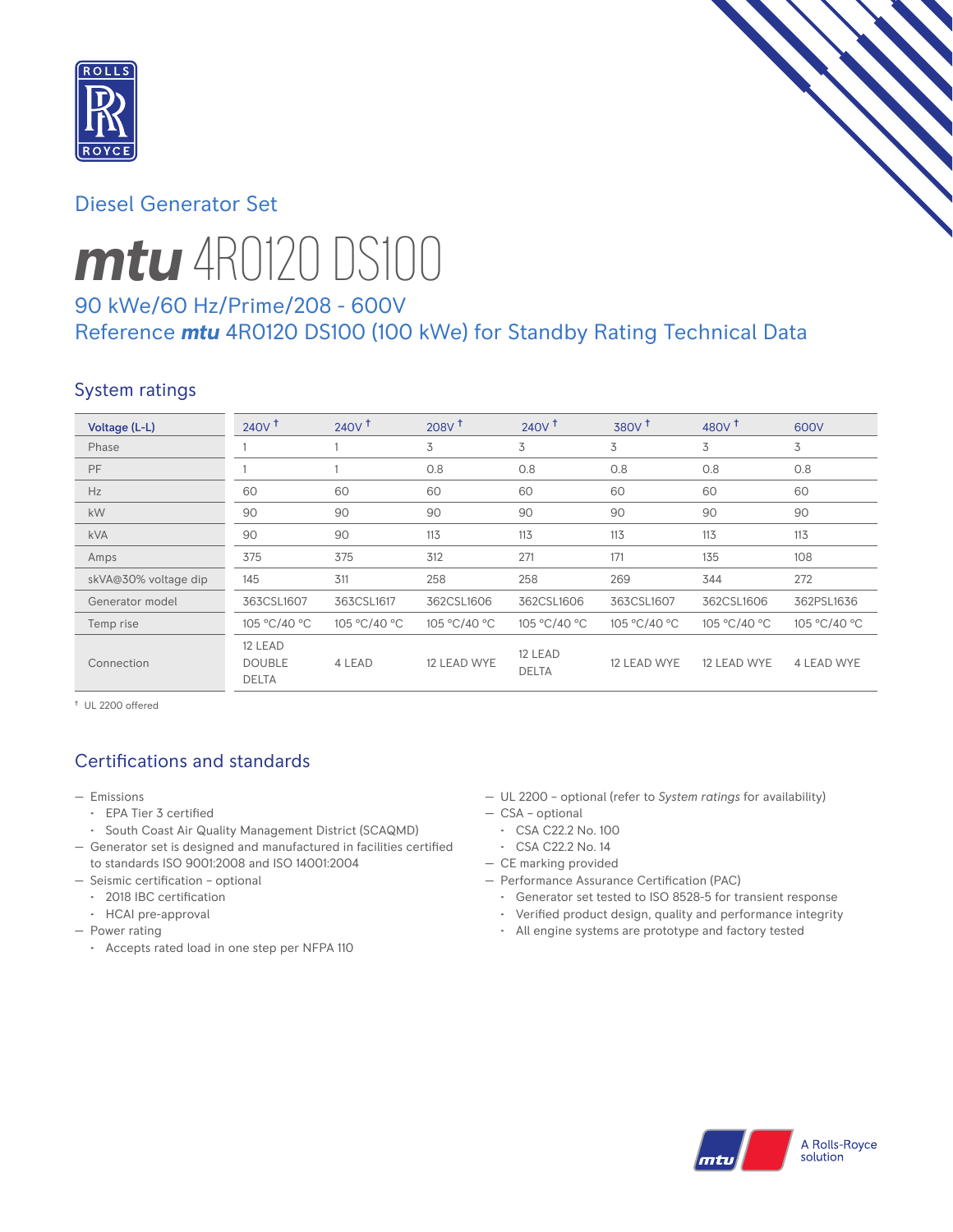## Standard features \*

- Single source supplier
- Global product support
- Two (2) Year/3,000 Hour Basic Limited Warranty
- OM924LA diesel engine
	- 4.8 liter displacement
	- 4-cycle
- Engine-generator resilient mounted
- Complete range of accessories
- Cooling system
	- Integral set-mounted
	- Engine-driven fan

# Standard equipment \*

#### Engine

- Air cleaner
- Oil pump
- Oil drain extension and shut-off valve
- Full flow oil filter
- Fuel filter with water separator
- Jacket water pump
- Thermostats
- Blower fan and fan drive
- Radiator unit mounted
- Electric starting motor 12V
- Governor electronic isochronous
- Base formed steel
- SAE flywheel and bell housing
- Charging alternator 12V
- Battery box and cables
- Flexible fuel connectors
- Flexible exhaust connection
- EPA certified engine

#### Generator

- NEMA MG1, IEEE, and ANSI standards compliance for temperature rise and motor starting
- Self-ventilated and drip-proof
- Superior voltage waveform
- Solid state, volts-per-hertz regulator
- $\pm$  1% voltage regulation no load to full load
- Brushless alternator with brushless pilot exciter
- 4 pole, rotating field
- 105 °C maximum prime temperature rise
- 1-bearing, sealed
- Flexible coupling
- Full amortisseur windings
- 125% rotor balancing
- 3-phase voltage sensing
- 100% of rated load one step
- 5% maximum total harmonic distortion
- Generator
	- Brushless, rotating field generator
	- 2/3 pitch windings
	- 300% short circuit capability with optional Permanent Magnet Generator (PMG)
- Digital control panel(s)
	- UL recognized, CSA certified, NFPA 110
	- Complete system metering
	- LCD display

#### Digital control panel(s)

- Digital metering
- Engine parameters
- Generator protection functions
- Engine protection
- SAE J1939 Engine ECU Communications
- Windows®-based software
- Multilingual capability
- Communications to remote annunciator
- Programmable input and output contacts
- UL recognized, CSA certified, CE approved
- Event recording
- IP 54 front panel rating with integrated gasket
- NFPA 110 compatible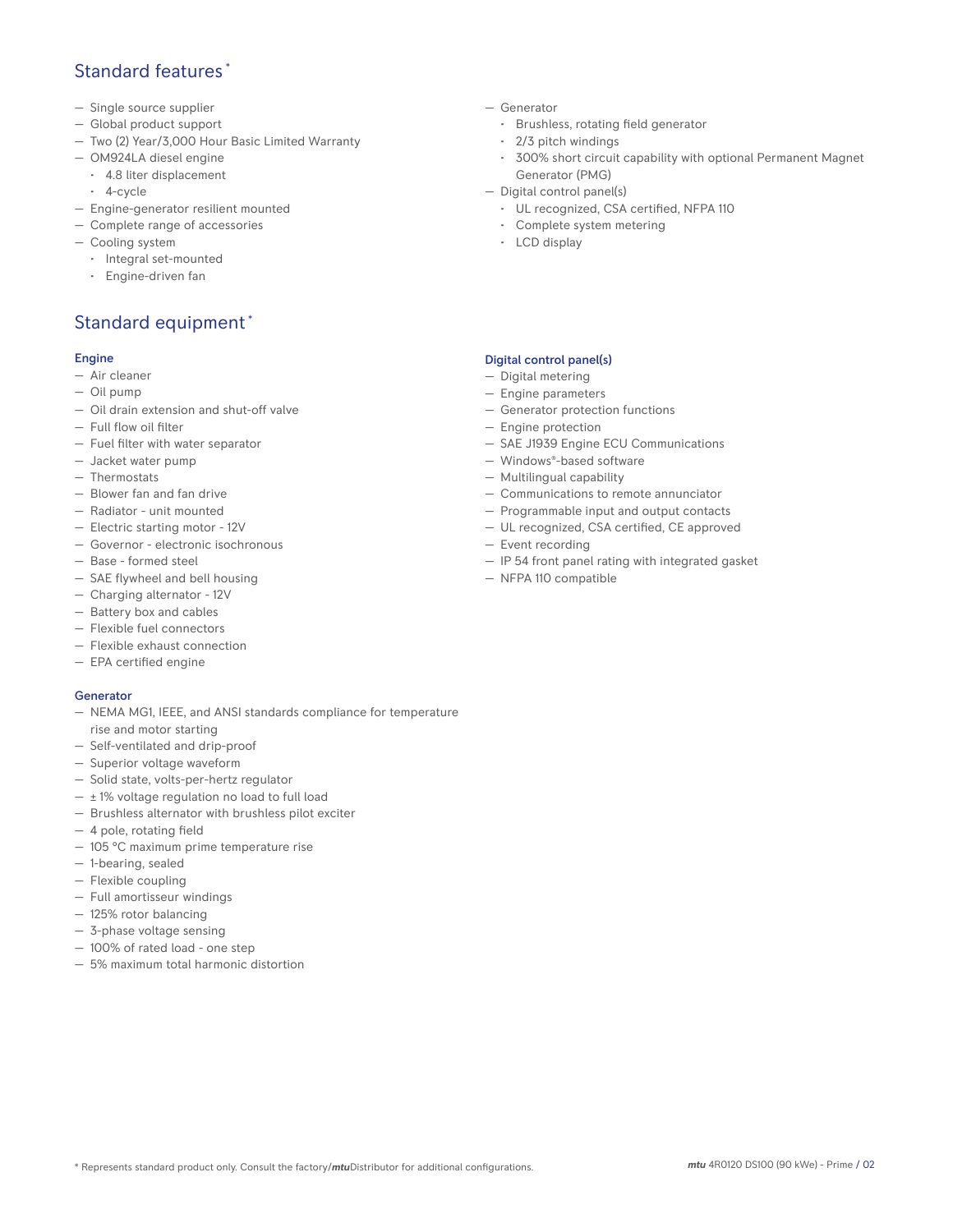# Application data

### Engine

| Manufacturer                | Mercedes-Benz   |
|-----------------------------|-----------------|
| Model                       | OM924LA         |
| Type                        | 4-cycle         |
| Arrangement                 | 4-inline        |
| Displacement: $L (in3)$     | 4.8 (293)       |
| Bore: cm (in)               | 10.6(4.17)      |
| Stroke: cm (in)             | 13.6(5.35)      |
| Compression ratio           | 17.5:1          |
| Rated rpm                   | 1.800           |
| Engine governor             | MR2 / CPC4-ECAN |
| Maximum power: kWm (bhp)    | 134 (180)       |
| Steady state frequency band | ± 0.25%         |
| Air cleaner                 | dry             |
| Liquid capacity             |                 |
| Total oil system: L (gal)   | 15.8(4.2)       |

## Engine jacket water capacity: L (gal) 7 (1.8)<br>System coolant capacity: L (gal) 20.8 (5.5) System coolant capacity: L (gal)

#### Electrical Electric volts DC 12 Cold cranking amps under -17.8 °C (0 °F) 950 Batteries: group size 31 Batteries: quantity 1

#### Fuel system

| Fuel supply connection size    | $-6$ JIC     |
|--------------------------------|--------------|
| Fuel supply hose size          | $3/8"$ ID    |
| Fuel return connection size    | $-6$ JIC     |
| Fuel return hose size          | $3/8"$ ID    |
| Maximum fuel lift: m (ft)      | 2.7(9)       |
| Recommended fuel               | diesel #2    |
| Total fuel flow: L/hr (gal/hr) | 328.2 (86.7) |

## Fuel consumption\*

| Fuel consumption <sup>*</sup>                                           |              |
|-------------------------------------------------------------------------|--------------|
| At 100% of power rating: L/hr (gal/hr)                                  | 25.3(6.7)    |
| At 75% of power rating: L/hr (gal/hr)                                   | 19.6(5.2)    |
| At 50% of power rating: L/hr (gal/hr)                                   | 14.2(3.7)    |
|                                                                         |              |
| * Based on 362CSL1606 480 volt generator set                            |              |
| Cooling - radiator system                                               |              |
| Ambient capacity of radiator: °C (°F)                                   | 50 (122)     |
| Maximum restriction of cooling air:                                     |              |
| intake and discharge side of radiator: kPa (in. $H_2O$ )                | 0.12(0.5)    |
| Water pump capacity: L/min (gpm)                                        | 143(37)      |
| Heat rejection to coolant: kW (BTUM)                                    | 41.4 (2,354) |
| Heat rejection to air to air: kW (BTUM)                                 | 25.3 (1,439) |
| Heat radiated to ambient: kW (BTUM)                                     | 24.7 (1,405) |
| Fan power: kW (hp)                                                      | 3.3(4.4)     |
|                                                                         |              |
| Air requirements                                                        |              |
| Aspirating: *m <sup>3</sup> /min (SCFM)                                 | 8.9(314)     |
| Air flow required for radiator                                          |              |
| cooled unit: *m <sup>3</sup> /min (SCFM)                                | 209 (7,381)  |
| Remote cooled applications; air flow required for                       |              |
| dissipation of radiated generator set heat for a                        |              |
| maximum of 25 °F rise: *m <sup>3</sup> /min (SCFM)                      | 90.2(3,185)  |
|                                                                         |              |
| * Air density = $1.184$ kg/m <sup>3</sup> (0.0739 lbm/ft <sup>3</sup> ) |              |
| <b>Exhaust system</b>                                                   |              |
| Gas temperature (stack) <sup>, o</sup> C (°F)                           | 374 (706)    |
|                                                                         |              |

| Gas temperature (stack): °C (°F)                            | 374 (706)  |
|-------------------------------------------------------------|------------|
| Gas volume at stack temperature: m <sup>3</sup> /min (CFM)  | 22.8 (805) |
| Maximum allowable back pressure at                          |            |
| outlet of engine, before piping: kPa (in. H <sub>2</sub> 0) | 6.5(26)    |
|                                                             |            |